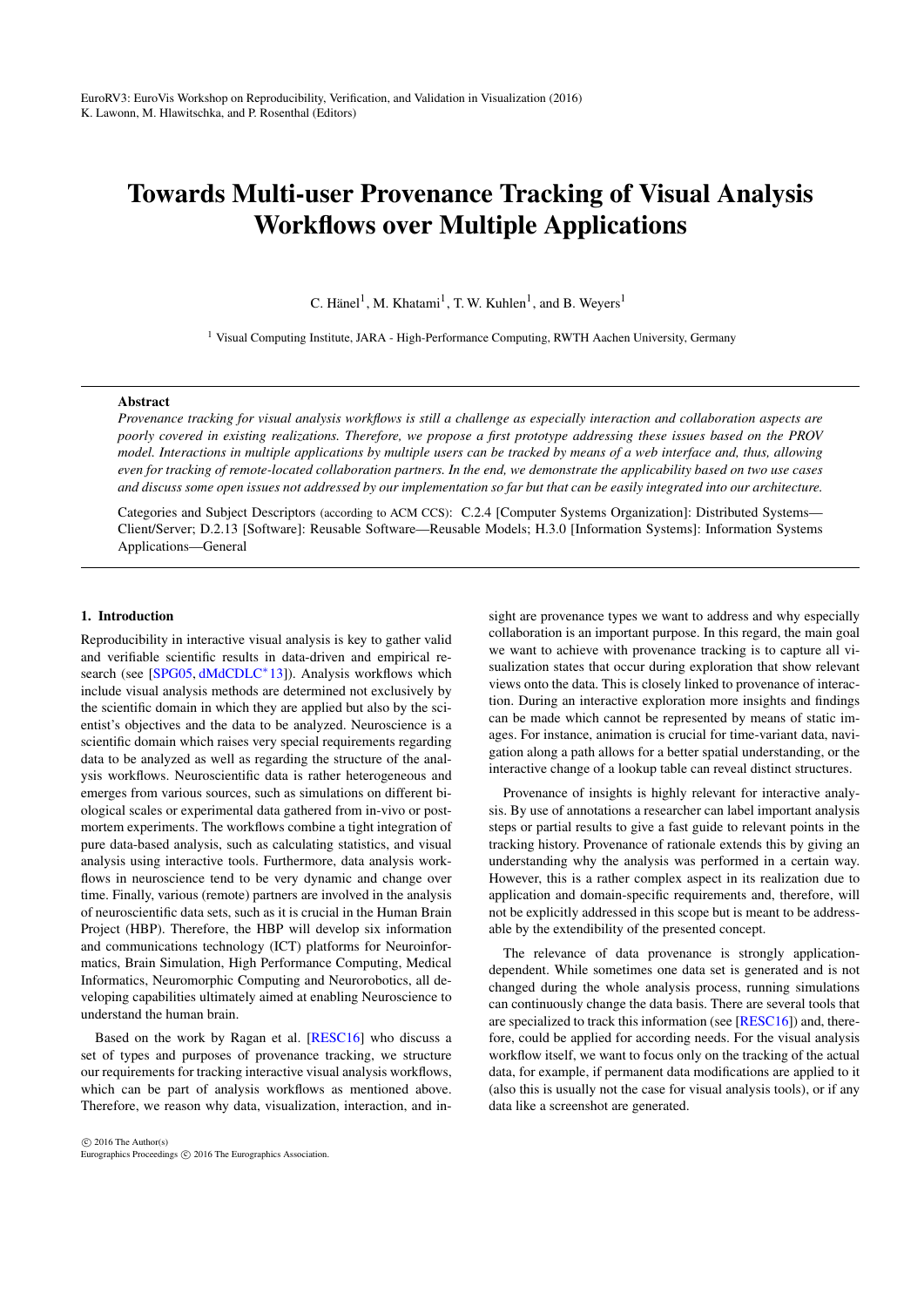<span id="page-1-1"></span>Accessing the provenance by means of recall is a purpose that nearly all tracking tools address. More specific is the support of collaboration. It can be distinguished between synchronous and asynchronous, and co-located and distributed settings. The multi-view and multi-application tracking as required for neuroscientific workflows generates the need for synchronous tracking independent of the location of the scientists. Furthermore, remote partners should also be able to work together and create a combined provenance.

# 2. Related Work

Based on the classification of provenance types and purposes by Ragan et al. [\[RESC16\]](#page-4-2), we take a look at relevant work that addresses our three main requirements for tracking visualization and interaction, as well as collaborative analysis (distributed and multiapplication scenarios). A well-established tool for tracking prove-nance in scientific workflows is VisTrails [\[BCC](#page-4-3)<sup>\*</sup>05]. Computational and visualization workflows can be easily reproduced by means of a graphical representation. The current version of Vis-Trails has a decent feature set which covers, for example, a multiview visualization of different branches in the tracking history. Furthermore, it supports collaboration by differentiation between changes applied by multiple users and the possibility to export the tracked data to other systems. However, VisTrails cannot completely fulfill our requirements. One important aspect is the limitation in the representation of interactions in their provenance model. All interactions are ultimately interpreted as separate states such that a change in the color lookup table is, for example, always discrete and a transition between two states cannot be represented. Furthermore, the use of the provenance tracking is only possible within the VisTrail environment. VisTrails enables the user to include her own visualization algorithm by means of a library, but this hinders the use of existing or more individual applications as, for example, for stereoscopic rendering or ones that use specific interaction devices. Last, we would like to point out the deficit in the collaboration aspects which is not supporting people in different locations to work on the same provenance track without explicitly transferring the history.

Heer et al. [\[HMSA08\]](#page-4-4) presented a tool for tracking and visualizing provenance in the area of information visualization. Interactions in different graphical views can be tracked and later on presented or manipulated. Also collaborative issues are addressed. Unfortunately, these functions are limited within the use of the proprietary software Tableau and, therefore, we cannot extract and generalize them for our needs.

GraphTrail is a visualization application by Dunne et al. [\[DHRL](#page-4-5)<sup>\*</sup>12] that supports the analysis of large heterogeneous networks. A key feature is the visualization of the exploration history that allows for a recapitulation of the analysis results of previous sessions or a combination of different analysis branches. The use of the provided pivot mechanism is labeled in GraphTrail to make transitions between two states in the analysis more comprehensible. However, the tool is limited to graph visualizations, only a selected set of interactions is saved in their history model, and the collaboration aspect is insufficiently elaborated.

As exemplary shown on the tools above, no existing provenance



<span id="page-1-0"></span>Figure 1: *PROV model schema by Belhajjme et al. [\[BCC](#page-4-6)*<sup>∗</sup> *13].*

tracking systems exists that fulfills our complex requirements to track interactive scientific visual analysis workflows with multiple applications and users. Therefore, we describe our prototypical approach to resolve the technical limitations in the following.

## 3. Architecture

In this section, based on the requirements introduced above, the architecture of our prototype for a provenance tracking system is derived. One major aspect is that our provenance model has to be capable of tracking interactions during visual analysis. When considering general provenance tracking models like the Open Prove-nance Model (OPM) [\[MCF](#page-4-7)<sup>\*</sup>11] or the PROV model [\[MGC](#page-4-8)<sup>\*</sup>15], we see a flexible use and, more importantly, being compatible to other tracks using the same format. However, in comparison to OPM, the PROV model provides a change of entities over time what is a relevant aspect for our required provenance of interaction and, therefore, we decided to base our implementation on the latter. In Figure [1](#page-1-0) it can be seen how this feature is represented by starting and ending time of an activity. In this schema, entities refer to physical, digital, or conceptual objects and they can be described from different perspectives by the specification of attributes. Activities like a process, action, or procedure represent the dynamic aspects in the model. They can change attributes of entities to derive a new one or create entirely new entities. An agent can be, for example, a human or software that is at least partially responsible for an occurring activity.

This provenance model is included into our overall prototype, which is shown in Figure [2.](#page-2-0) It illustrates its components and interactions between them. Due to one of the main identified challenges, multi-user provenance tracking in remote locations, we decided to employ a server/client architecture. Using a centralized engine does not only construct a platform for provenance of shared workflows, but also limits the maintenance requirements to the server side. In terms of a server/client architecture, the server is an engine that is responsible for the core of provenance, client authorization, and data management, whereas client refers to different kinds of applications, workflows, pipelines, etc. that aim at taking benefit of provenance tracking. The query processing, checking data validity, and all other functions related to data management are accomplished on the server side which leads to less load on the client side. Therefore, for any desired application only a small interface needs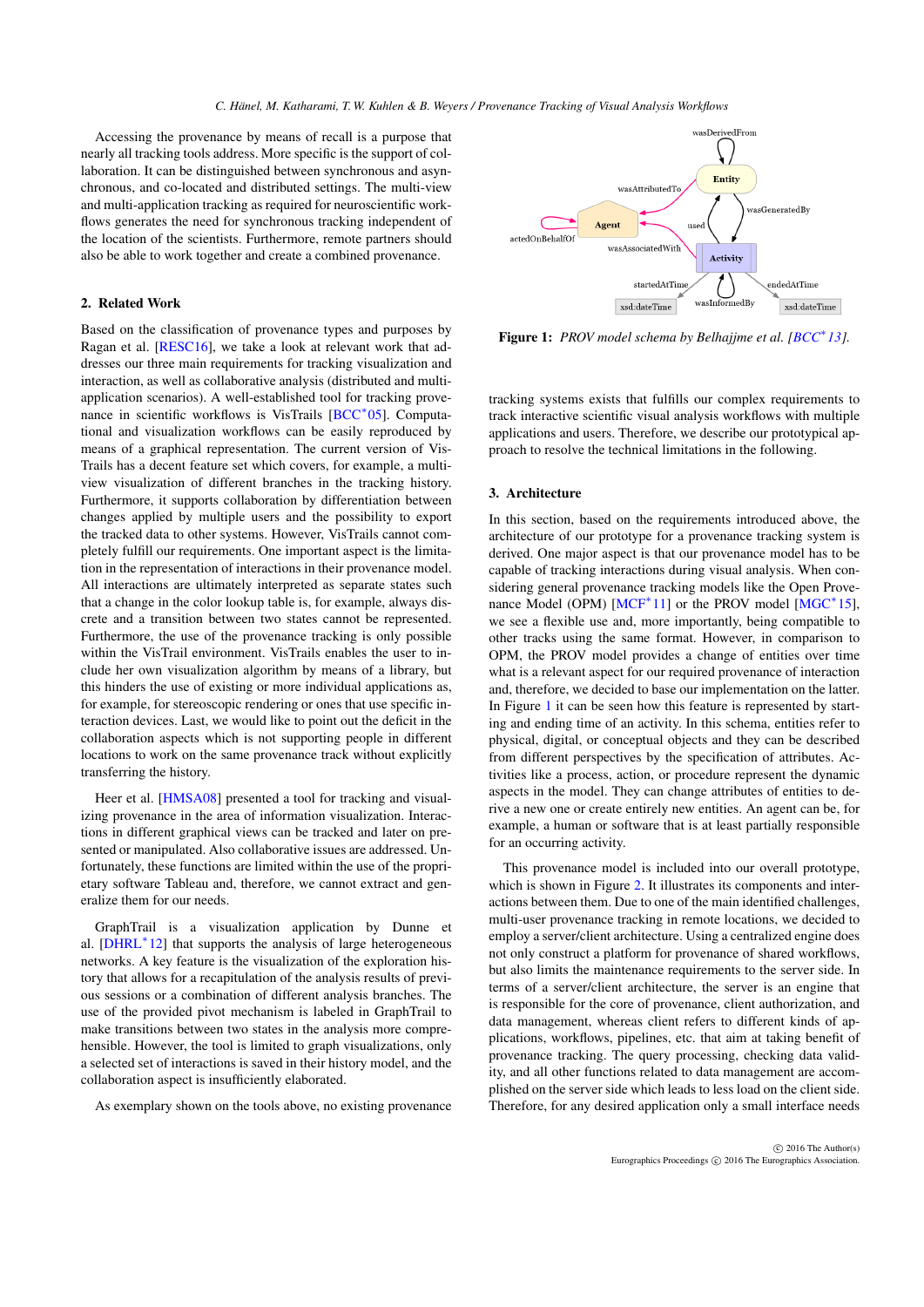#### *C. Hänel, M. Katharami, T. W. Kuhlen & B. Weyers / Provenance Tracking of Visual Analysis Workflows*

<span id="page-2-2"></span>

<span id="page-2-0"></span>Figure 2: *Architecture of our proposed provenance tracking system. Multiple applications (A1 to AN) are connected via interface to a server providing the actual provenance tracking.*

to be implemented and integrated on the client side that is able to communicate with the server side to send and receive messages which encapsulate provenance information.

In comparison to that, the server application is independent of the visualization applications and the system they are executed on. It consists of four main parts: the core, the communicator, the database handler, and the XML handler. The core, as central service, acts like a hub for other parts and connects different subservices. This component comprises the actual provenance model and provides several common queries and provenance analyses, for example, to obtain affected entities by a specific activity or list all collaborating agents. Besides the key elements in PROV model, a workflow table is designed for multi-user workflow authentication and authorization. A web interface–the communicator–is responsible for sending messages to and receiving them from clients. The database handler takes care of data management such as authorization, storing, or retrieving provenance information. The XML handler converts the database format to be transferable to the client. As a complement to the provided query functions in the core service, transferring the whole provenance information in XML-based format enables the user to apply her analyses and queries on provenance information.

## 4. Implementation

For the realization of our prototype for tracking interaction for distributed analysis tools (InDiProv), the server application was implemented in C++ and the *ZeroMQ* library was employed as messaging service. As a number of queries can occur simultaneously, the range of ZeroMQ send/receive sockets can be modified according to the number of possible clients. Each socket of the communicator runs on an independent thread to increase performance. We decided to use the JavaScript Object Notation (JSON) [\[Bra14\]](#page-4-9), a widely used lightweight data-interchange format, as standard communication format to be send via ZeroMQ. JSON is supported by most programming languages and gives the opportunity that clients with different platforms are able to communicate with the server, what fulfills the goal of generalization. Each provenance task, such as workflow creation, storing provenance, or querying the tracking, is encapsulated as a JSON exchange message and send to the server



<span id="page-2-1"></span>Figure 3: *Schema of two use cases. Use case 1 (left): Two users are collaborating synchronously in the same location. Use case 2 (right): Two users are working asynchronously in distinct locations.*

for corresponding response. In the same manner the response from the server is JSON-based.

To store the PROV data, we utilized a relational database schema as, for example, demonstrated by Lim et al. [\[LLCF11\]](#page-4-10) for OPM, but based on the PROV Model in our case. Therefore, we chose the well-known and free database management system *MYSQL* and the *mysqlcppconn* library for data manipulation. Furthermore, it is common to store provenance data in XML format like shown by the VisTrails export function. To enable this feature, we use the PROV-XML schema that can serialize instances of the PROV data model to XML. The latter is specifically relevant in the case of visual analysis as part of a bigger analysis workflow, as discussed in the introduction. Using standard formats enables the integration of various types of provenance information into one coherent context.

# 5. Use Case

In order to demonstrate the behavior and flexibility of our prototype, we present two use case scenarios in the following. Thereby, we do not relate to specific visualization applications to give a more generalizable idea of the integration of our InDiProv tool.

# 5.1. Use Case 1: Synchronous Work in Same Location

In the first use case, illustrated in Figure [3](#page-2-1) (left), two users are synchronously collaborating together at one large tiled display. Various visualization applications (*V1-V6*) that display specific aspects of the same raw data are running distributed over the different screens and are all connected to the same provenance tracking system. To start a session, the workflow is being initialized by a name and secured with a password. The system returns an ID that can be used in combination with the password to insert, update, and request provenance tracking data. In the beginning, the provenance model consists of one agent (representing the two collaborating users) and one entity (the raw data). The model is extended when the user triggers the start of the applications and the data is visualized by means of different algorithms. This is represented by the PROV property *wasStartedBy*. New entities (the six visualizations) are created derived from the raw data. Any following interaction activity like changing the lookup table, translation, or starting an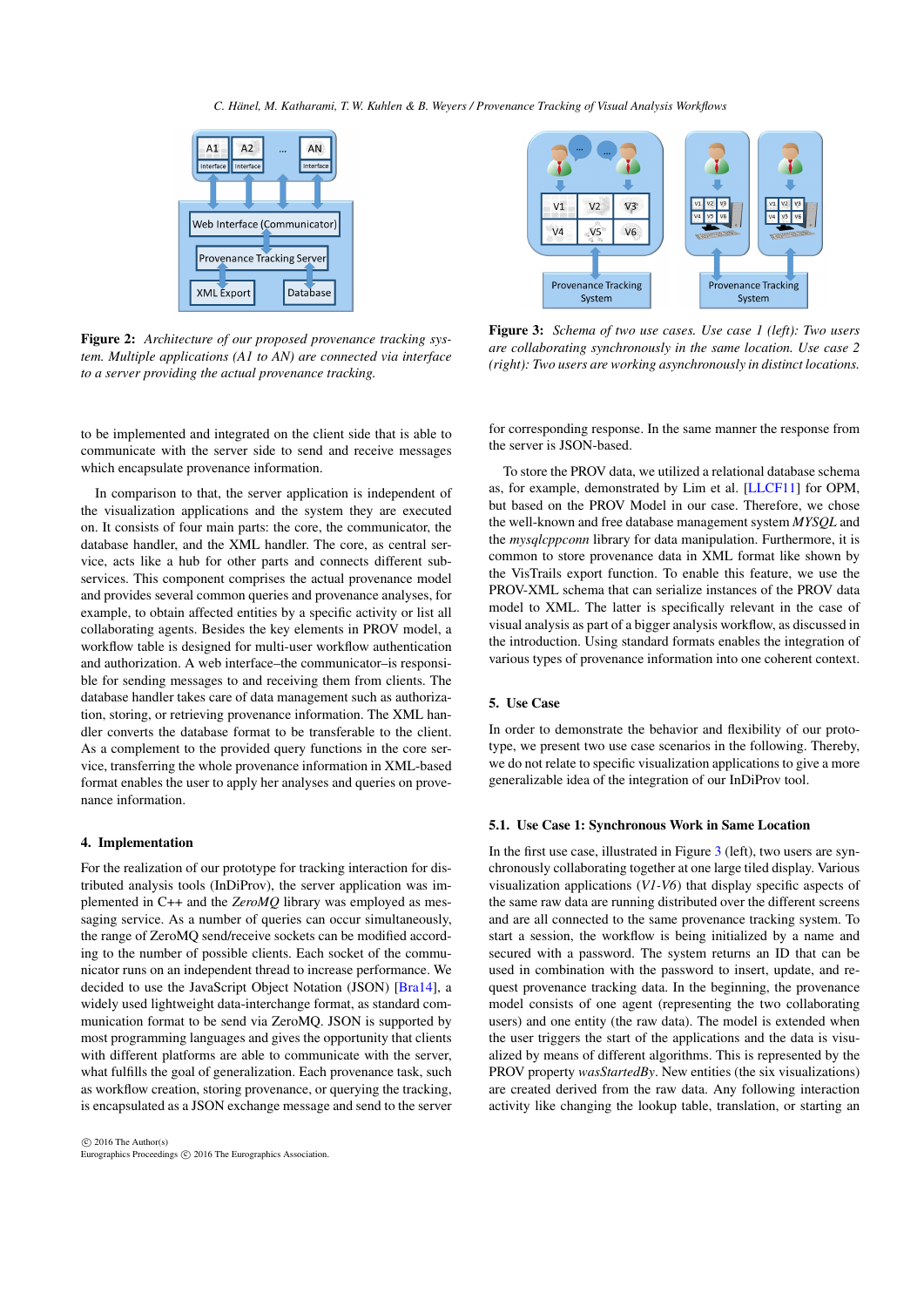

<span id="page-3-0"></span>Figure 4: *PROV model schema transferred into Use Case 1 whereat the six visualization applications are represented only once by the entity Visualization, and the activities Visualization Algorithm and Interaction for reasons of simplicity.*

animation affects the visualization entity as shown in Figure [4.](#page-3-0) This information is stored in the tracking system and the relations corresponding to the PROV model (see Figure [1\)](#page-1-0) are inserted. However, it has to be defined in each application interface which activities are traceable. Due to the threading on the server side, parallel ongoing interactions in different applications can be differentiated. Furthermore, the PROV model provides a functionality to add additional meta data by means of a *value* element to a PROV record to allow, for example, for annotations or storing meta information of the raw data. In our use case, this feature also enables the user to label specific views / time points. Nevertheless, the system cannot natively distinguish which user performed which action–as we have only one agent–and everything is represented in a sequential stream.

#### 5.2. Use Case 2: Asynchronous Work in Remote Locations

In the second use case (see Figure [3](#page-2-1) (right)), two persons are working in distinct locations at their workstations. Both work asynchronous on the visual analysis of the same set of data. In addition to the shared workflow that stores the provenance tracking of the collaboration, each user is also able to have her workflow. The workflow is established in the same manner as in Use Case 1, however now the responsibilities of each user are distinguishable. Up to this point the PROV model schema would look for both users the same as in Use Case 1. However, to track communication between the collaborators is an issue not taken into consideration so far. Although, the communication is not explicitly covered within InDiProv there are two possibilities to track this information. Firstly, one could implement an interface to software that is used for communication. By doing so, for example, text messages from a chat can be included in the track as *values*. Secondly, any communication outcomes can be included manually by means of an additional *communication* activity. If, for example, the users were informed about new time step data of a simulation ready to be included in their visual analysis, the *communication* activity changes the raw data. As the *visualization algorithm* activity uses the *raw* *data* entity, a property *wasInformedBy* is added from the *visualization algorithm* to the *communication* activity. These functionality can also be applied to store rationale of the analysis process to a limited extend.

#### 6. Discussion and Future Work

Provenance is a highly relevant topic for data-driven research including such scientific workflows which facilitates interactive and visual analysis methods. In this paper, we presented an approach that on the one hand addresses the interactive nature of visual analysis tools and applications, and on the other hand on-site and remote collaboration between scientists. Both aspects have been addressed on two abstraction levels; the description of interactive analysis workflows in the PROV model and from a software architectural perspective. In two use cases, the feature set of the prototypical implementation of the architecture called *InDiProv* has been demonstrated.

However, the current prototypical implementation has several limitations, which can be covered in the proposed architecture but are not implemented yet. First, the handling of the server-side provenance track is currently very simplistic. For instance, there is no support for interactively using the tracked provenance information for replay or branching. Replay enables the user to retrace processes of gaining insight and also to find possible errors in the method or results in an analysis. Branching goes a step further by enabling the user to decide at a certain point in the track to pick up the previous analysis and continue it following another idea or goal. This new branch has to be tracked and related to the previous one. In this case, not only the calculation of differences between tracks gets relevant but also the comparison of results and gained insights. Thus, branching affects all types of provenance and has to be elaborated in future work for the types of use cases presented.

Analysis (calculating differences and to comparison) and control (selecting certain steps in the workflow from the provenance track) can be supported by software tools which make this information accessible for the user. In case of the presented architecture, this would be another application connected to the server but in this case not as agent or object but as a controlling instance able to access the provenance track for such purposes.

After implementing these missing features, we want to analyze how InDiProv realistically supports our neuroscientific collaboration partners from Jülich Research Centre (Germany) within their analysis processes. Furthermore, the presented prototype is not only limited to neuroscientific visual analysis. Beside others, one possible example could be surgery planning with multiple imaging modalities (CT, blood flow data, etc.) including the collaboration with other experts to review critical surgery planning.

To make the solution presented in this paper usable for the community, it is accessible as open source project on GitHub ([https:](https://github.com/HBPVIS/InDiProv/) [//github.com/HBPVIS/InDiProv/](https://github.com/HBPVIS/InDiProv/)). The repository offers the server implementation as well as a C++-based client implementation and a small example visualization application. We plan to extend the documentation and to promote the current implementation regarding the previous discussed points.